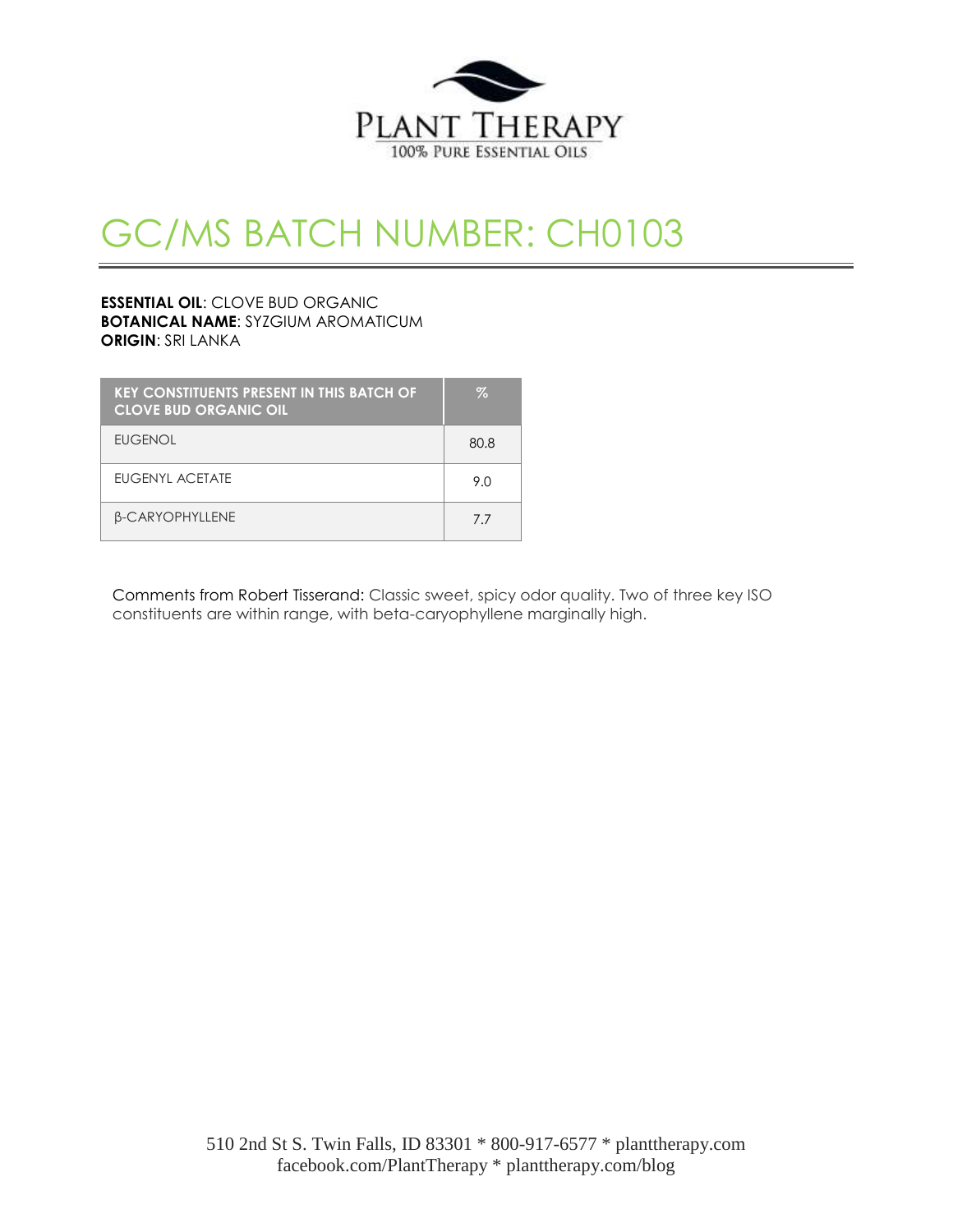Plus que des analsses... des conseils

**Date :** July 5, 2017

*SAMPLE IDENTIFICATION*

**Internal code :** 17F29-PTH2-1-DM **Customer identification :** Clove Bud Organic-Sri Lanka -CH010361R **Type :** Essential oil **Source :** *Syzygium aromaticum* **Customer :** Plant Therapy

*ANALYSIS*

**Method :** PC-PA-001-15E06, "Analysis of the composition of a liquid essential oil by GC-FID" (in French). **Analyst :** Sylvain Mercier, M. Sc., chimiste **Analysis date :** 2017-07-05

Checked and approved by :

We ther

Sylvain Mercier, M. Sc., chimiste 2014-005

*Note: This report may not be published, including online, without the written consent from Laboratoire PhytoChemia.*

*This report is digitally signed, it is only considered valid if the digital signature is intact.*

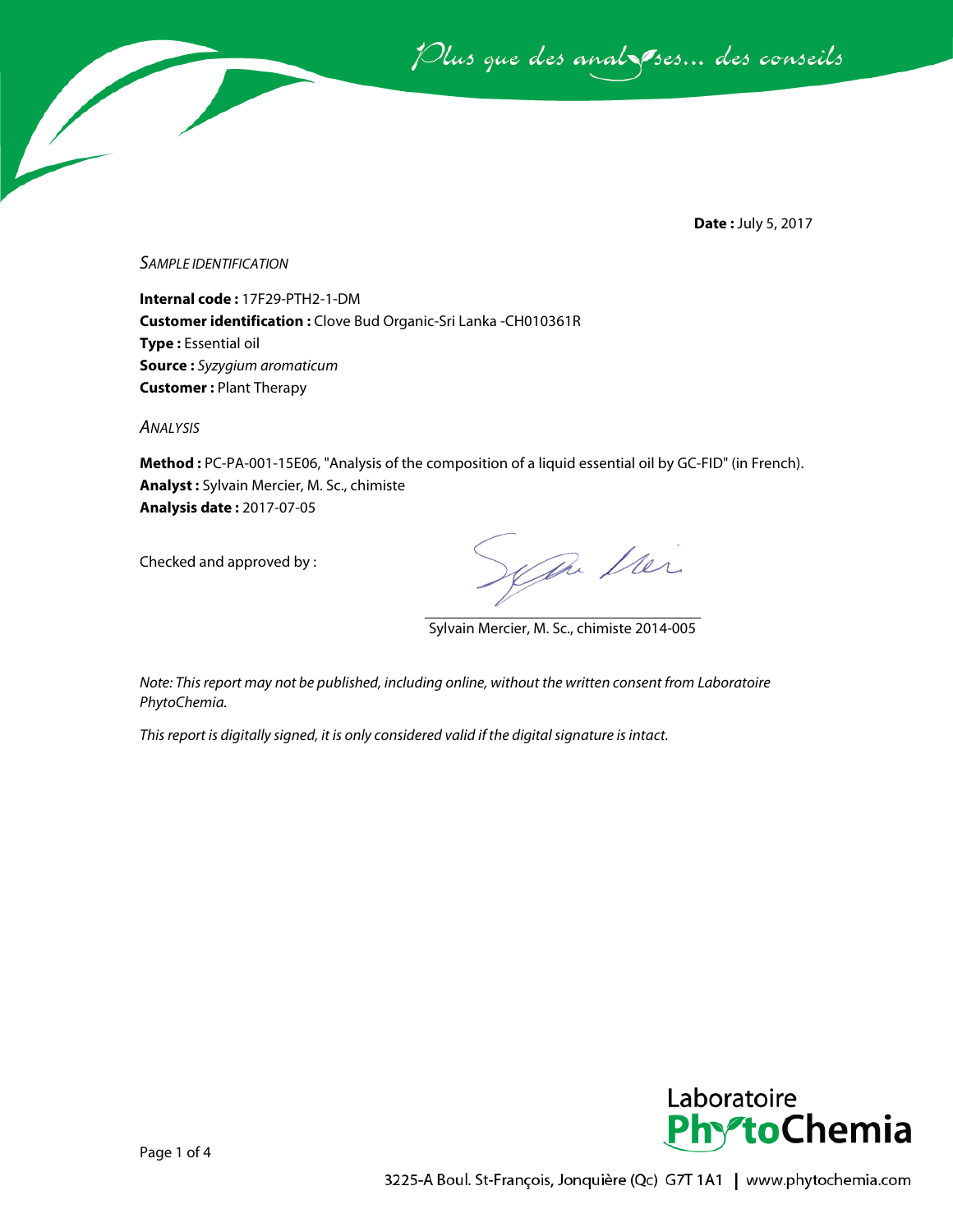#### *IDENTIFIED COMPOUNDS*

| <b>Identification</b>   | <b>Column: BP5</b> |      |               | <b>Column: WAX</b> |      |       |                        |
|-------------------------|--------------------|------|---------------|--------------------|------|-------|------------------------|
|                         | R.T.               | R.I. | $\%$          | $\%$               | R.I. | R.T.  | <b>Molecular Class</b> |
| Furfural                | 2.21               | 845  | 0.02          | 0.01               | 1383 | 6.03  | Furan                  |
| Linalool                | 6.69               | 1109 | 0.01          | 0.01               | 1488 | 8.10  | Monoterp. alcohol      |
| Methyl salicylate       | 9.28               | 1202 | 0.10          | 0.09               | 1677 | 14.86 | Phenolic ester         |
| Chavicol                | 13.17              | 1289 | 0.12          | 0.15               | 2229 | 42.03 | Phenylpropanoid        |
| a-Cubebene              | 16.03              | 1336 | 0.05          | 0.05               | 1411 | 6.46  | Sesquiterpene          |
| Eugenol                 | $18.56*$           | 1374 | 80.38         | 80.78              | 2059 | 37.15 | Phenylpropanoid        |
| a-Copaene               | $18.56*$           | 1374 | [80.38]       | 0.14               | 1439 | 6.94  | Sesquiterpene          |
| β-Caryophyllene         | 20.87              | 1407 | 7.65          | 7.64               | 1528 | 9.03  | Sesquiterpene          |
| a-Humulene              | 23.51              | 1439 | 0.78          | 0.78               | 1584 | 10.95 | Sesquiterpene          |
| δ-Cadinene              | 29.41              | 1511 | 0.09          | 0.07               | 1664 | 14.18 | Sesquiterpene          |
| trans-Calamenene        | 29.79              | 1517 | 0.05          | 0.03               | 1740 | 18.06 | Sesquiterpene          |
| Eugenyl acetate         | 31.59              | 1542 | 9.01          | 8.99               | 2156 | 40.13 | Phenylpropanoid ester  |
| Caryophyllene oxide     | 33.87              | 1574 | 0.45          | 0.43               | 1857 | 25.49 | Sesquiterp. ether      |
| <b>Total identified</b> |                    |      | 98.71% 99.17% |                    |      |       |                        |

\*: Two or more compounds are coeluting on this column

[xx]: Duplicate percentage due to coelutions, not taken account in the identified total

Note: no correction factor was applied

### *OTHER DATA*

**Physical aspect :** Light yellow-brown liquid **Refractive index :** 1.5320 ± 0.0003 (20 °C)

#### *CONCLUSION*

No adulterant, contaminant or diluent were detected using this method.



Plus que des analzes... des conseils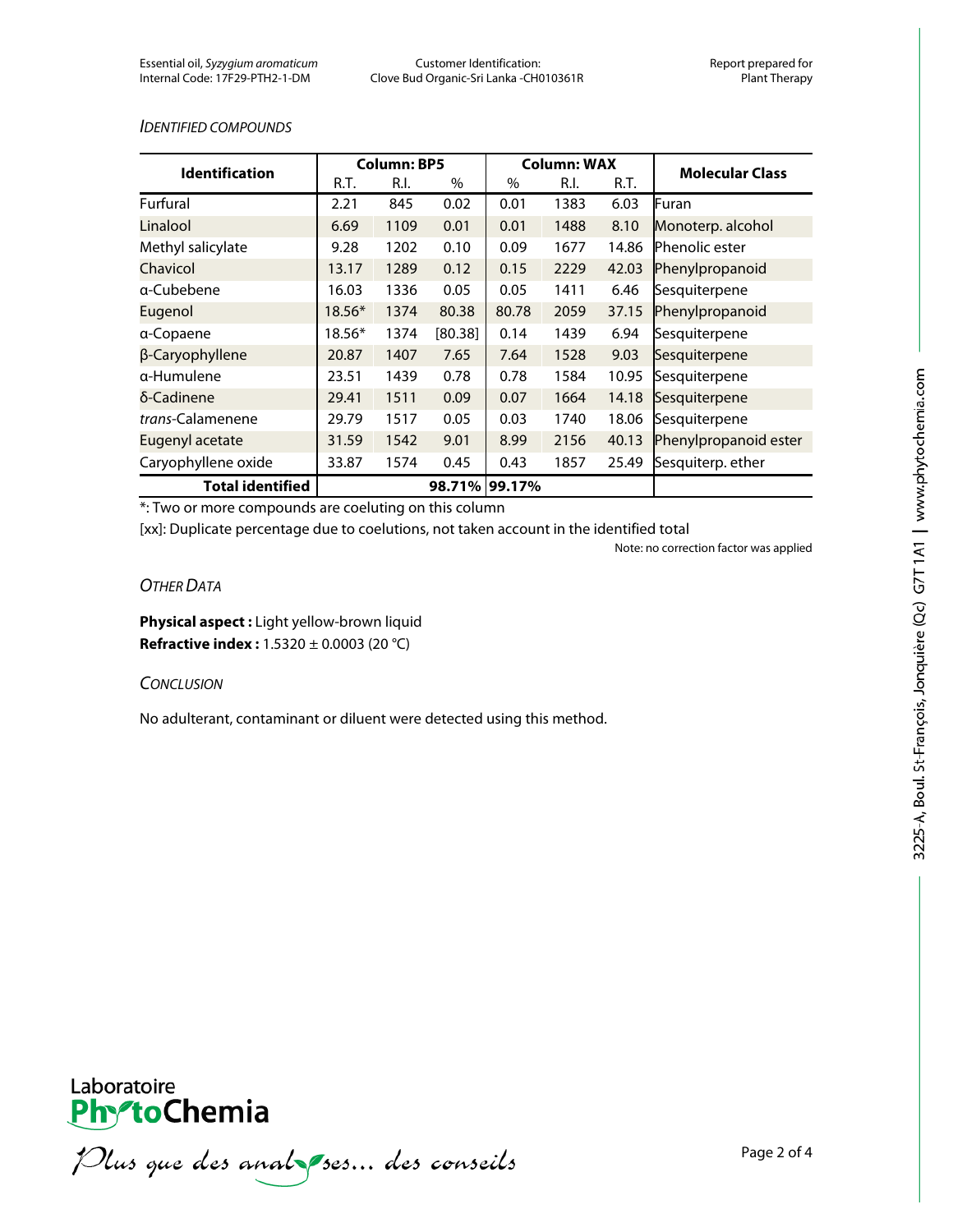

3225-A, Boul. St-François, Jonquière (Qc) G7T1A1 | www.phytochemia.com